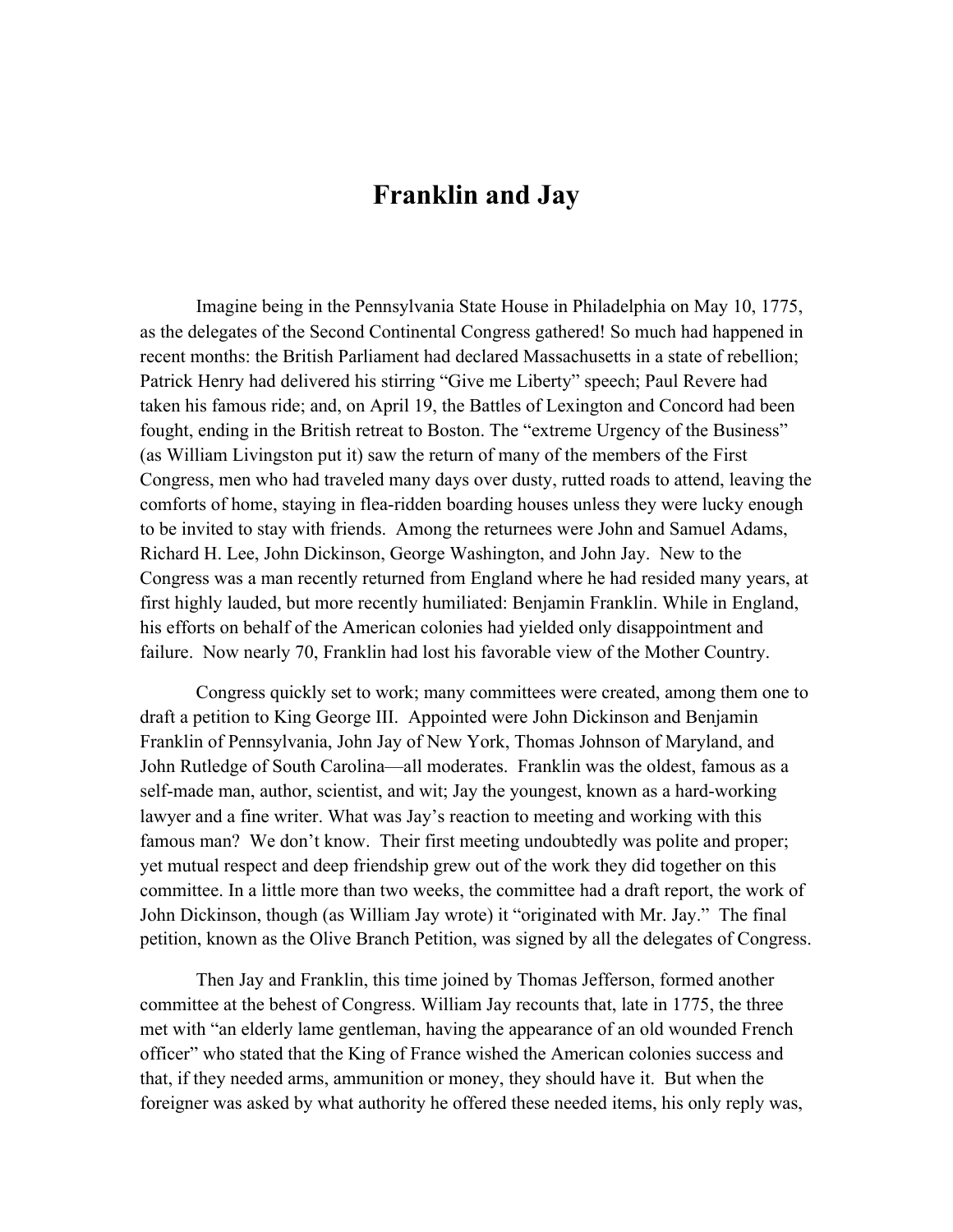drawing his hand across his throat, "Gentlemen, I shall take care of my head." Upon being told about this meeting, Congress concluded he was a French secret agent, and it is possible that the subsequent correspondence with other countries for aid may have been the direct result of this encounter.

Despite Jay's activism in the Second Congress, he still hoped that reconciliation with England was possible. Not so Franklin. John Adams wrote home that Franklin "does not hesitate at our boldest measures." But, by the summer of 1776, Jay had made his decision to support the Declaration of Independence "at the risk of our lives and fortunes." Franklin had been sent to Canada by Congress in the hopes of persuading the Canadians to join the "rebels." Unsuccessful, he then sailed for France where, courted and much appreciated, his astute diplomatic skills and charm were instrumental in persuading the French to give financial and military aid to the Americans.

For several years there was little reason for contact between Franklin and Jay, the latter now deeply involved with political matters in his home state. However, when Jay was elected president of Congress (December 10, 1778-September 29, 1779), communication with the elder statesman resumed. Their official letters are formal, beginning "Dear Sir" and ending "with great Respect and Esteem."

During Jay's presidency, Congress, hopeful of loans, mapped out a foreign policy for dealing with the Spanish court and appointed him minister plenipotentiary. He sailed with his wife Sarah, his nephew, his brother-in-law, his secretary and the French minister Conrad Alexandre Gérard for France on the *Confederacy*. A major gale struck and so severely damaged the frigate that it was just barely able to reach safe harbor in Martinique on December 18, 1779. From there, the Jays sailed to Spain on a French vessel. Franklin wrote (February 22, 1780) that he was glad that Jay had made it safely for he had "despaired of hearing" from him since he knew the *Confederacy* had sailed at the end of October.

The correspondence between the two men accelerated as Jay quickly found that he was neither acknowledged as America's representative nor able to secure any support from the Spanish court. He turned to Franklin for advice, urging "a good understanding between the public Servants at the different Courts," a sentiment the latter confirmed. Jay also had to apply to Franklin for funds, as none were forthcoming either from Congress or the Spanish. Many of the letters were official business, but Jay—usually so stiff and correct—seemed to be comfortable with Franklin, even teasing him a bit. Jay wrote (April 27, 1780) on behalf of his wife, asking that Franklin "enclose for her one of the prints of yourself, which we are told have been published in France, but are not yet to be had here. I believe that there is no man of your age in Europe so much a favorite with the ladies." Franklin replied (June 13, 1780): "Mrs Jay does me much Honour in desiring to have one of the Prints that have been made here of her Countryman. I send what is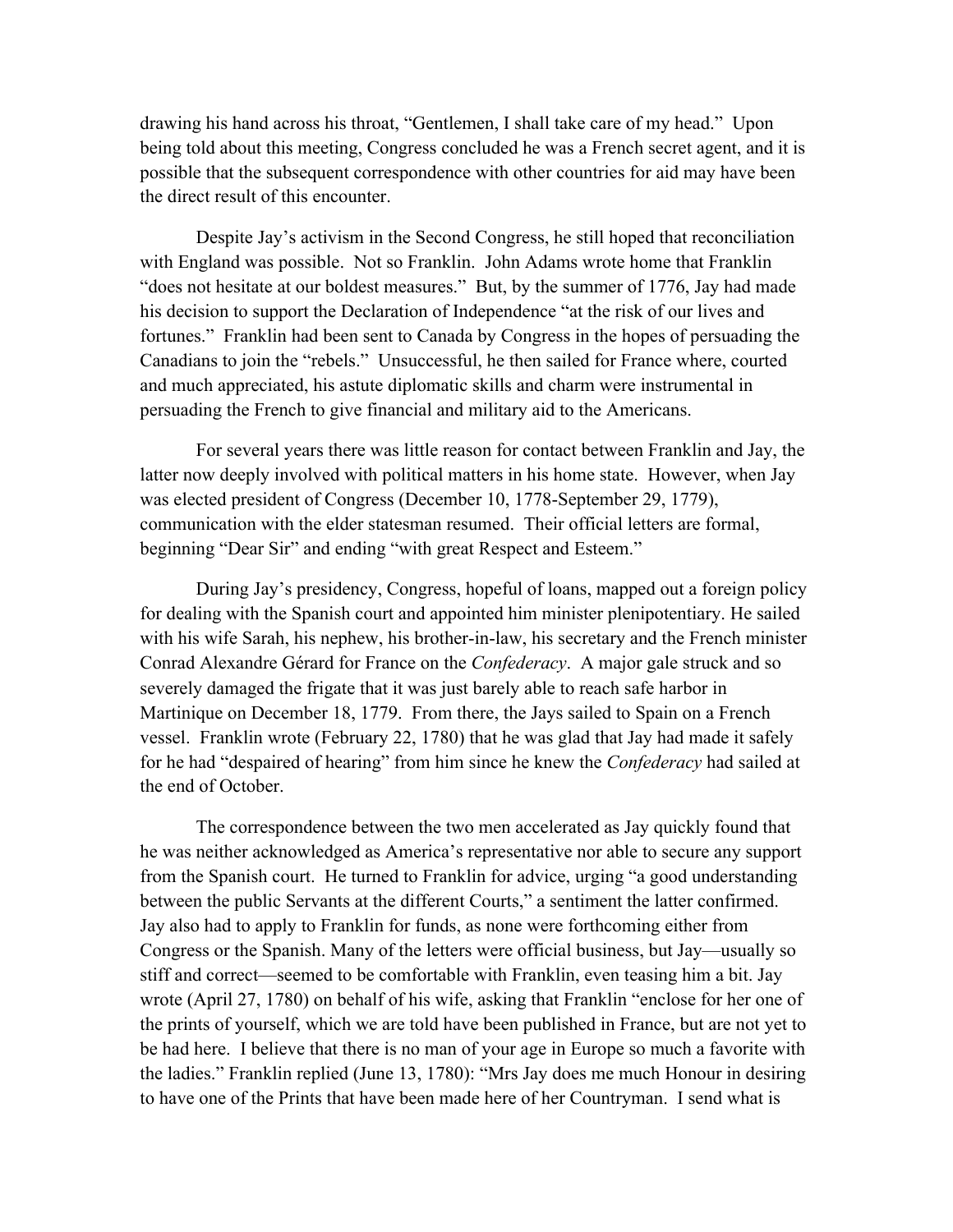said to be the best of 5 or 6 engraved by different hands, from different Paintings. The verses at the Bottom are truly extravagant." The Jays were much pleased with the gift and considered it a "striking Likeness." John informed him of the birth of their daughter Susan and then, a month later "We have lost our little Girl. Adieu." Franklin, always congenial, continued to relieve Jay's financial embarrassments as best he could: "If you find any inclination to hug me for the good News of this Letter, I constitute and appoint Mrs. Jay my attorney to receive on my Behalf your Embraces." By the end of 1780, the somewhat stuffy Jay was signing his letters to Franklin "Your obliged and affectionate Friend and Servant."

In his second year in Spain, Jay made little progress in attaining his goals. He followed the Spanish court as it traveled around Spain. He wrote Franklin (November 21, 1781), "It seems as if my chief Business here was to fatigue you and our good Allies with incessant Sollicitations on the Subject of the ill-timed and, I had almost said, cursed Bills drawn upon me by Congress. It is happy for me that you are a Philosopher, and for our Country, that our allies are indeed our Friends." Franklin was also placed in a difficult situation by his continual demands for money from the French court. He admitted he "was ashamed to show my Face to the Minister" and finally wrote to Jay (April 22, 1782), ". . .Here you are greatly wanted, . . .and there is much talk of a treaty proposed, but I can neither make, nor agree to propositions of peace, without the assistance of my colleagues. . .I wish, therefore, that you would resolve upon the journey, and render yourself here as soon as possible. . .I have much to communicate to you, but choose rather to do it *viva voce*, than trust it to letters. I am ever, my dear friend, Yours most affectionately." The other Peace Commissioners were unavailable: Thomas Jefferson was in mourning in America, John Adams was in the Netherlands, Henry Laurens was on parole after having been incarcerated in the Tower of London. So Jay, his wife, a new daughter Maria, his nephew, and servants set out for Paris at the end of May 1782.

From the moment of his arrival until October 26 when Adams finally came, it was Franklin and Jay who made up the American negotiating team. Both suffered debilitating illnesses—Franklin from gout and kidney stones, Jay from influenza. The two worked well together and the peace process moved forward despite delays and swirling suspicions. Moreover, Jay agreed to appoint Franklin's grandson, William Temple Franklin, as secretary to the Commissioners for "the friendly attention and aid with which you had constantly favored me after my arrival in Spain, impressed me with a Desire of manifesting both my Esteem & Attachment by stronger Evidence than Professions." By early October, Jay drew up a first draft of the treaty, which Franklin approved. More work was done after Adams arrived and then, the day before the signing of the Preliminary Articles on November 30, 1782, Henry Laurens appeared. The Americans were happy with the results of their negotiations, Jay commenting that "Dr. Franklin's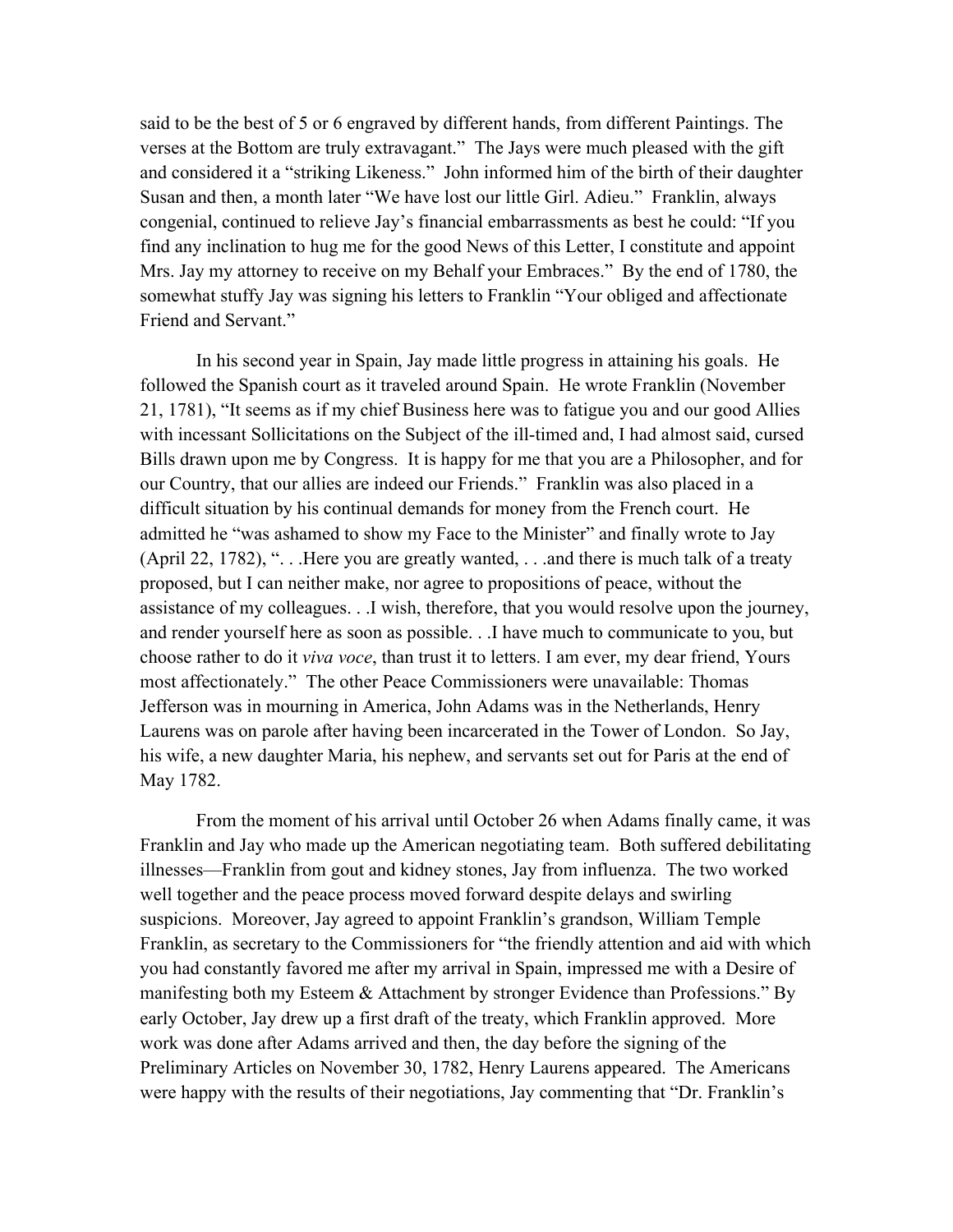firmness and exertions . . .did us much service." When the Treaty arrived in America it was "universally applauded" according to William Livingston, but it was also criticized, primarily by the pro-French secretary for foreign affairs Robert R. Livingston, Jay's friend and former law partner, who felt that the French had been inadequately consulted during the negotiation process. Shocked, Adams, Franklin, and Jay defended their work; they had done nothing that could be viewed as "impeach[ing] the Friendship of the [French] King and Nation for us."

The Jays, despite illnesses and the tensions of the negotiations, were delighted with Paris. No longer isolated, as they had been in Madrid, they socialized with French and American friends, attended the theater and concerts, and purchased fabrics and fashions to send home to family. At first they lived in Paris but, in May 1783, they were invited for reasons of health to move in with Franklin at Passy. Sarah wrote her sister Kitty (June 11, 1783), describing her lingering cough: ". . .nor did I find the relief I expected. . .until I came here, when the change of air affected the cure of it. I hope we have done well in embracing Dr. Franklin's advice & joining families for the summer." Their stay was extremely congenial: they celebrated the Fourth of July together; little Maria ("an affectionate little puss") was a great favorite of Dr. Franklin; John took notes on some of the anecdotes Franklin told him; and, when he was away in England on family business, Franklin tried unsuccessfully to arouse Sarah's jealousy by teasing her with a demonstration of his magnets. More exciting, the two also witnessed man's first successful flight, as the Montgolfier brothers launched a hot air balloon and piloted it over Paris. Intrigued by what she saw, Sarah sent detailed accounts and a print of the occasion to her husband. Visits continued to be exchanged even after Sarah moved the family to a house at Chaillot. Jay wrote Franklin from London (December 26, 1783), "The Kindness you have shewn us both, has not been forgotten, nor has my Disposition to acknowledge and be influenced by it in the least abated."

After nearly five years abroad, the Jays were anxious to return to America. The final ratification of the Treaty was signed, accounts were settled, last visits exchanged, and the Jays sailed for home June 1, 1784. Upon Franklin's return to his native country a year later, Jay sent a warm welcoming letter, inviting him to visit in New York. Franklin replied (September 21, 1785) from Philadelphia: "Dear Friends, . . .I am now in the Bosom of my Family, and find four new little Prattlers, who cling about the Knees of their Grand Papa, and afford me great Pleasure. . .I am now so well as to think it possible that I may once more have the Pleasure of seeing you both, perhaps at New York, with my dear young Friend (who I hope may not have quite forgotten me). . . ." Jay, ever honest, had to admit that Maria had forgotten but of course knew who Franklin was, as he was often talked about in their family circle. The esteem in which he was held was reciprocated, for Franklin appointed Jay an executor to his will. He never made the trip to New York though Jay probably visited him in Philadelphia. The two continued to